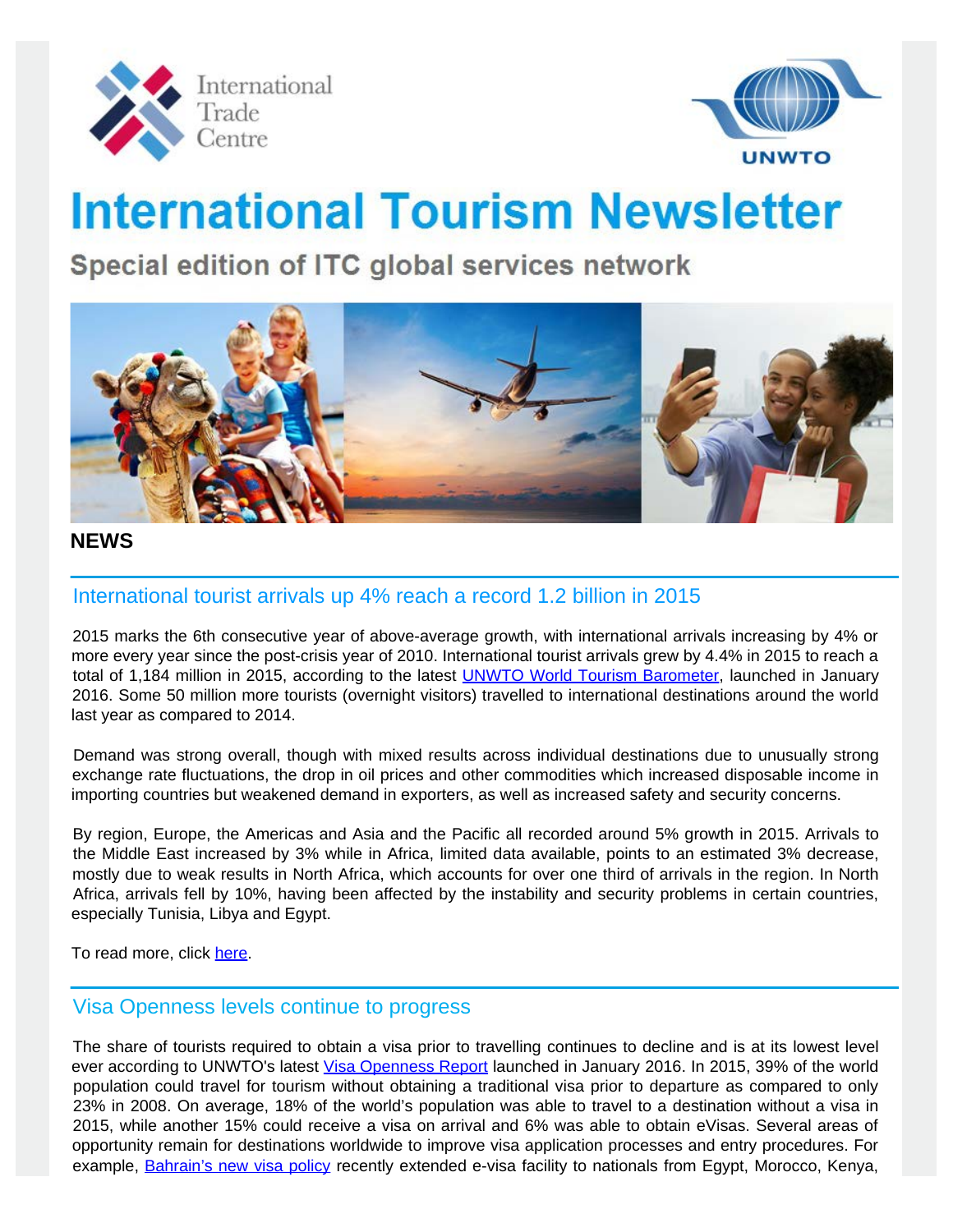Ghana, Ivory Coast, Mozambique, Cameroon, Gabon, Senegal, Mauritius and Seychelles, bringing the total number of countries benefitting from e-visas to 113.

Overall, emerging economies continue to be more open than advanced economies. At the regional level, South-East Asia, East Africa, the Caribbean and Oceania remain the most open areas while Central Africa, North Africa and North America were in 2015 the most restrictive sub-regions.

UNWTO has been long advocating for the need to advance [travel facilitation](http://rcm.unwto.org/content/facilitation-tourist-travel) as a means to promote tourism development and multiply its socio-economic benefits. Data on visa policies is collected by UNWTO on an annual basis since 2008 and validated through surveys and communication with the Organization's Member States.

To read more, click [here](http://media.unwto.org/press-release/2016-01-14/visa-openness-levels-continue-progress).

### ITC's project to boost tourism in Kayah State

 The International Trade Centre (ITC) together with the Netherlands Centre for the Promotion of Imports from developing countries (CBI) launched [a tourism project](http://www.intracen.org/itc/projects/ntf-3/myanmar/) in August 2014 to enhance the competitiveness of Myanmar's tourism industry and related supply chains, through an inclusive tourism approach for the benefit of local communities and enterprises. This project focuses on the scenic Kayah State, a region in the east of Myanmar which is home to an outstanding natural and cultural heritage.

The project works towards three main objectives:

- To increase the export capacities of Small and Medium Enterprises (SMEs) and local suppliers of goods and services
- To strengthen tourism related associations in Yangon and Kayah State and
- To facilitate and expand business linkages and technical partnerships

[With the support of UNWTO,](http://silkroad.unwto.org/news/2016-02-08/world-tourism-organization-unwto-supporting-international-trade-center-itc-promoting) ITC will be organizing a series of events at [ITB Berlin 2016](#page-2-0) aimed at showcasing the tourism potential of Myanmar.

# **RECENT EVENTS**

#### Tourism Ministers discussion on Tourism and Security

 Ministers of Tourism and High Level officials from 86 countries gathered in Madrid on 22 January 2016 to discuss the development of closer collaboration mechanisms between tourism and security administrations to ensure a safe, secure and seamless travel framework. The meeting stressed the global nature of security challenges and the need to create global solutions while enhancing the collective support to countries affected.

 Participants called for the integration of tourism in international and national emergency systems and highlighted the role of public-private sector cooperation, as well as the importance of strong communications and media partnerships.

At the meeting, the Minister of Tourism of El Salvador, Napoleon Duarte, shared a new initiative of the Ministers of Central America and the Dominican Republic, supported by UNWTO and UNODC that will create a regional taskforce to engage tourism stakeholders and security forces.

To read more, click [here](http://media.unwto.org/press-release/2016-01-25/tourism-ministers-discuss-collaboration-between-tourism-and-security).

# FITUR – International Tourism Trade Fair, 20-24 January 2016, Madrid

[FITUR,](http://www.ifema.es/fitur_06/) the International Tourism Trade Fair, is a global meeting point for tourism professionals and the leading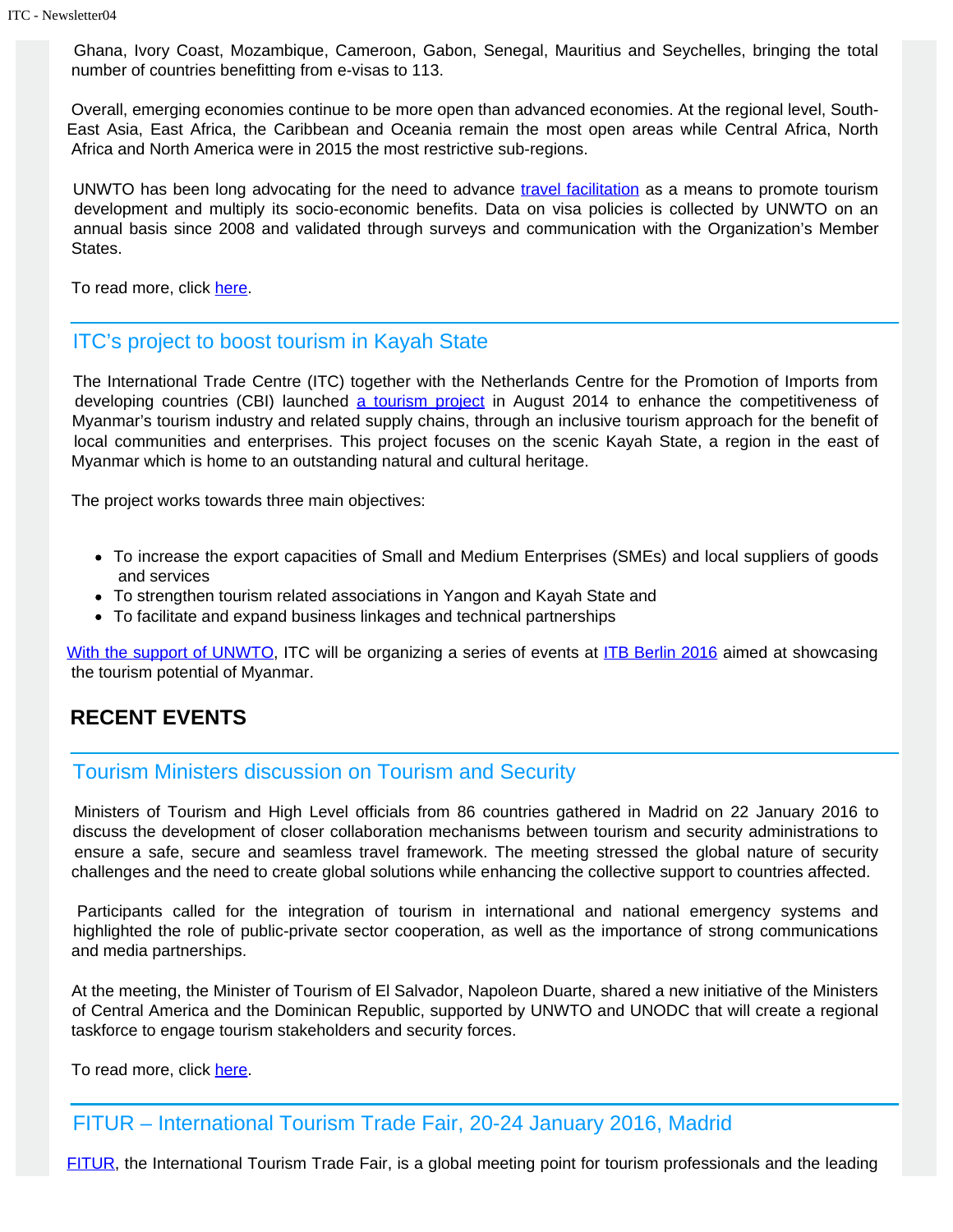trade fair for inbound and outbound Ibero-American markets. FITUR celebrated its 36th staging from 20 to 24 January 2016.

Over its five-day staging, the Trade Show thus received 231,872 visitors (professionals and general public). Particularly noteworthy was professional participation, with 124,659 visitors, a turnout that demonstrates the importance of FITUR on the international circuit of tourism sector events.

UNWTO undertook a number of events and activities at FITUR-2016.

#### **INVESTOUR – VII Tourism Investment and Business Forum for Africa, 21 January 2016**

After seven editions with progressive increases in terms of both participants and projects, *[Investour](http://africa.unwto.org/event/vii-tourism-investment-and-business-forum-africa-investour-2016)* has become one of the prime catalysts for the development of African tourism in Spain, and specifically at FITUR.

Organized jointly by **[UNWTO](http://africa.unwto.org/)/FITUR/Casa Africa**, the main objective of INVESTOUR is to promote the development of sustainable tourism in Africa, while encouraging exchanges on investment and business opportunities in Africa. The just passed 7th edition was attended by more than 400 professionals of the sector and some twenty African tourism ministers. This year session was devoted to the discussion of current issues that are most relevant for the development of African tourism, such as investment, Africa's image and air connectivity.

Africa's tourist arrivals are expected to grow by between 2% and 5% in 2016. According to estimates, the number of tourists travelling to Africa will reach 134 million in 2030 compared to the current 54 million tourists.

For more information, [click here](http://icr.unwto.org/news/2015-08-13/unwto-presents-special-event-financing-tourism-development).

**UNWTO and Casa Árabe Ministerial Round Table on Tourism Development Policies and Strategies in the Middle East and North Africa region: Sustaining Growth through Shocks**

In the framework of FITUR 2016, Casa Árabe and [UNWTO](http://middle-east.unwto.org/) jointly organized on the 21 January 2016 the fourth Ministerial discussion forum on Tourism Development Policies and Strategies in the Middle East and North Africa (MENA) region under the heading Sustaining Growth through Shocks. The discussion focused on current trends and short term prospects of tourism in the region in the context of a turbulent regional scenario and persistent uncertainties over the global economic outlook , as well as on strategies and measures to enhance Tourism safety and security, accelerate and consolidate recovery, sustain growth, boost destinations competitiveness and promote investment.

This year, the Ministers of Tourism of Algeria, Jordan and Sudan, in addition to the Tourism Ministers of Morocco, Lebanon and Palestine participated to the debate.

# **UPCOMING EVENTS**

# <span id="page-2-0"></span>ITB BERLIN, 9-13 March 2016

As the Leading Travel Trade Show, [ITB Berlin](http://www.itb-berlin.de/en/ITBBerlin/FactsFigures/) is the foremost business platform for global touristic offers. The [UNWTO](http://www2.unwto.org/event/itb-2016) has partnered with [ITC](http://www.intracen.org/itc/projects/ntf-3/myanmar/) to promote the Kayah State of Myanmar at this year's ITB Berlin 2016. With the aim of promoting partnerships and business links among interested tourism stakeholders, a series of activities will be held to present the incredibly rich tourism potential of Kayah State, a region home to an outstanding natural and cultural heritage.

# Regional Conference in Jordan, 24-25 April 2016

[The Regional Conference on Tourism for Development and Inclusive Growth](http://www.ebrd.com/news/2015/unwto-and-ebrd-partner-to-foster-inclusive-and-sustainable-tourism.html), hosted by the European Bank for Reconstruction and Development (EBRD), and the Ministry of Tourism and Antiquities of the Kingdom of Jordan, will be a two-day conference with the aim to facilitate dialogue among key tourism stakeholders, to